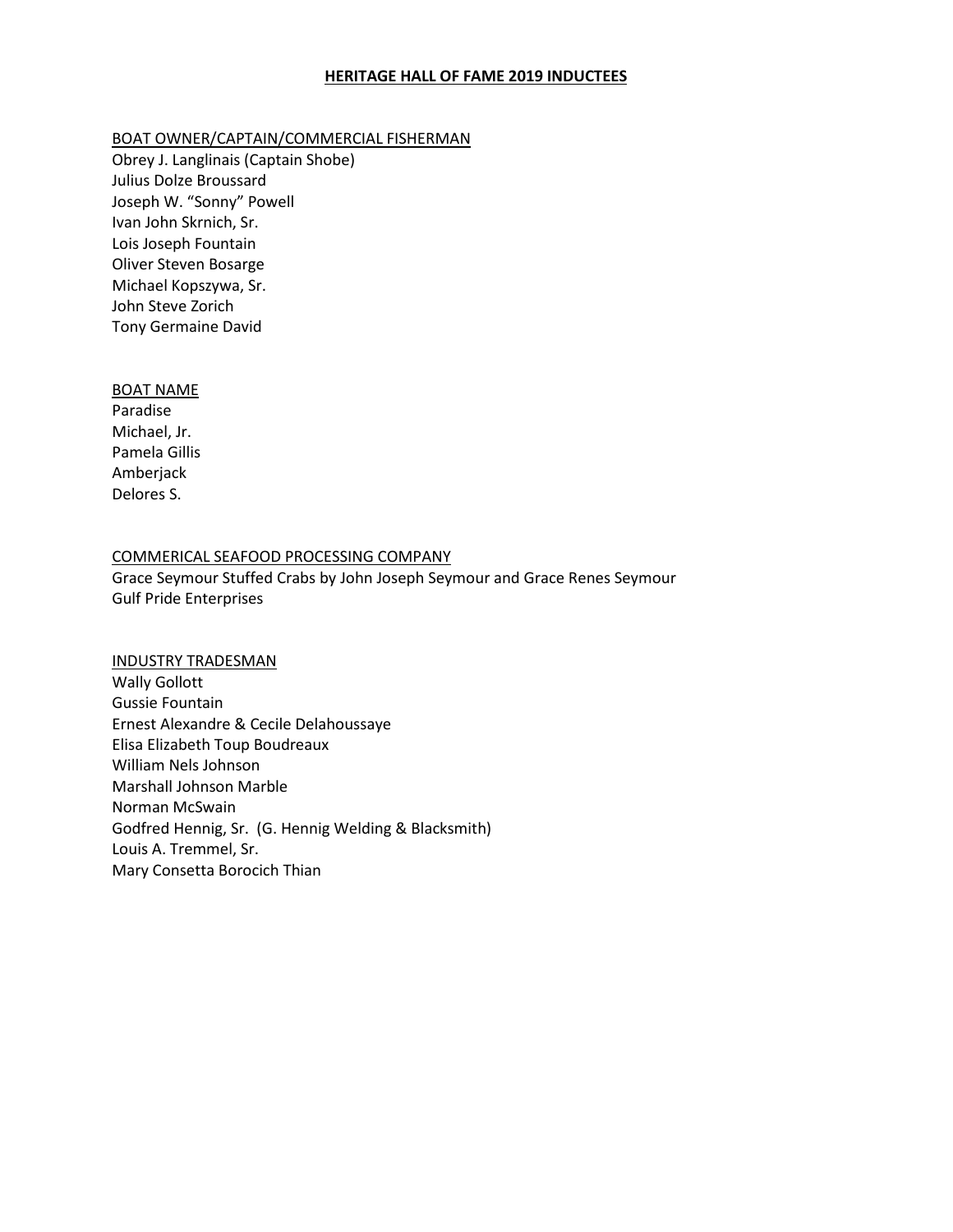# **2018 HERITAGE HALL OF FAME INDUCTEES**

#### BOAT OWNER/CAPTAIN/COMMERCIAL FISHERMAN

Ramsey Girouard John "Johnny" Kolich Otis J. "Peanut" Broussard John Edward Lewis John "Wesley" Compton, Sr. Joseph Alfrede Boudreaux Leo Paul Maurice, Sr. Clyde F. "Ricky" Ross, Jr. Mateo Pitalo Anthony Aloysius "Tony" Rosetti

### INDUSTRY TRADESMAN

William E. Wiley George Henry Gray Myrlene Shemper Cecile Barras McKreth Joseph Alfrede Boudreaux Leo Paul Maurice, Sr.

#### BOAT NAME

Happy Landing Mark & Dawn Marion Boy Margaret A St. Vincent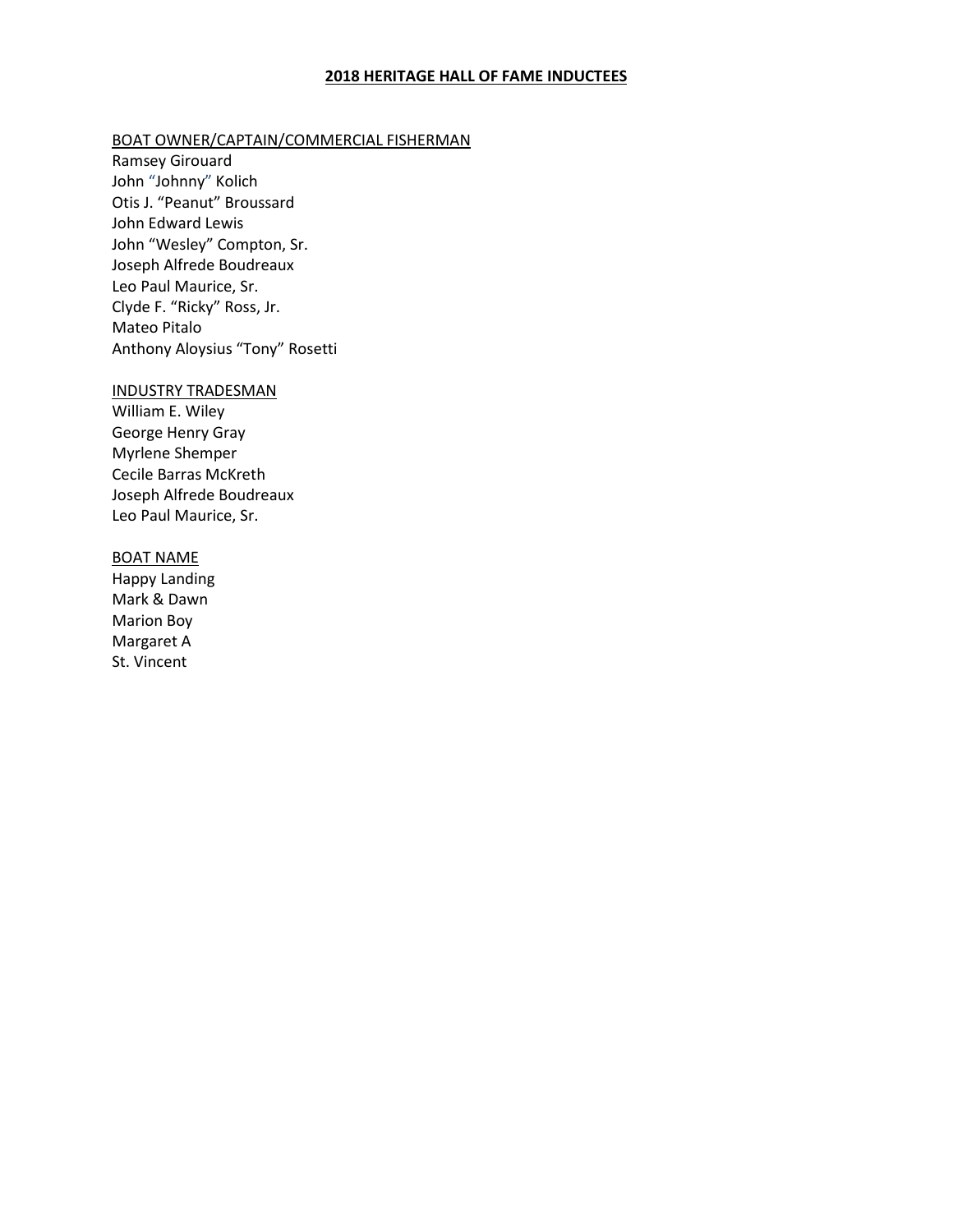## **Winners Heritage Hall of Fame 2017**

BOAT NAME Thelma Bee Little Pumpkin Emma Harvey Deborah Mystery Eva Marie Clyde R Ora Mae

# BOAT OWNER/CAPTAIN/COMMERCIAL FISHERMAN

Dominick Jurich Pete Halat, Sr. Peter Maximillian "Mutt" Jurich, Sr. Jack Andrew Gazzo, Sr. Earl Wildon Ross Harry Gonsoulin Captain George Duggan Vernon J. Lepre, Sr. John Skrnich William Cruso Oduse Trahan Anton Tony Guich Mateo "Mike" Marinovich Gregory Taliancich Margaret "Maggie" Allen Ross George Ross

## COMMERICAL SEAFOOD PROCESSING COMPANY

Ott Brother's & McCaleb Oyster Co.-Frederick Henry McCaleb Cruso Canning Company-William Cruso

## INDUSTRY TRADESMAN

Frederick Henry McCaleb Charles E. Gilbert, Sr. Philip Dellenger Sheet Metal/Philip & Edith Kennedy Dellenger, Sr. Joseph Alcide Barras Ophelia L. Williams Peck Williams Mary Helena "Lena" Marinovich Newman Margaret "Maggie" Allen Ross George Ross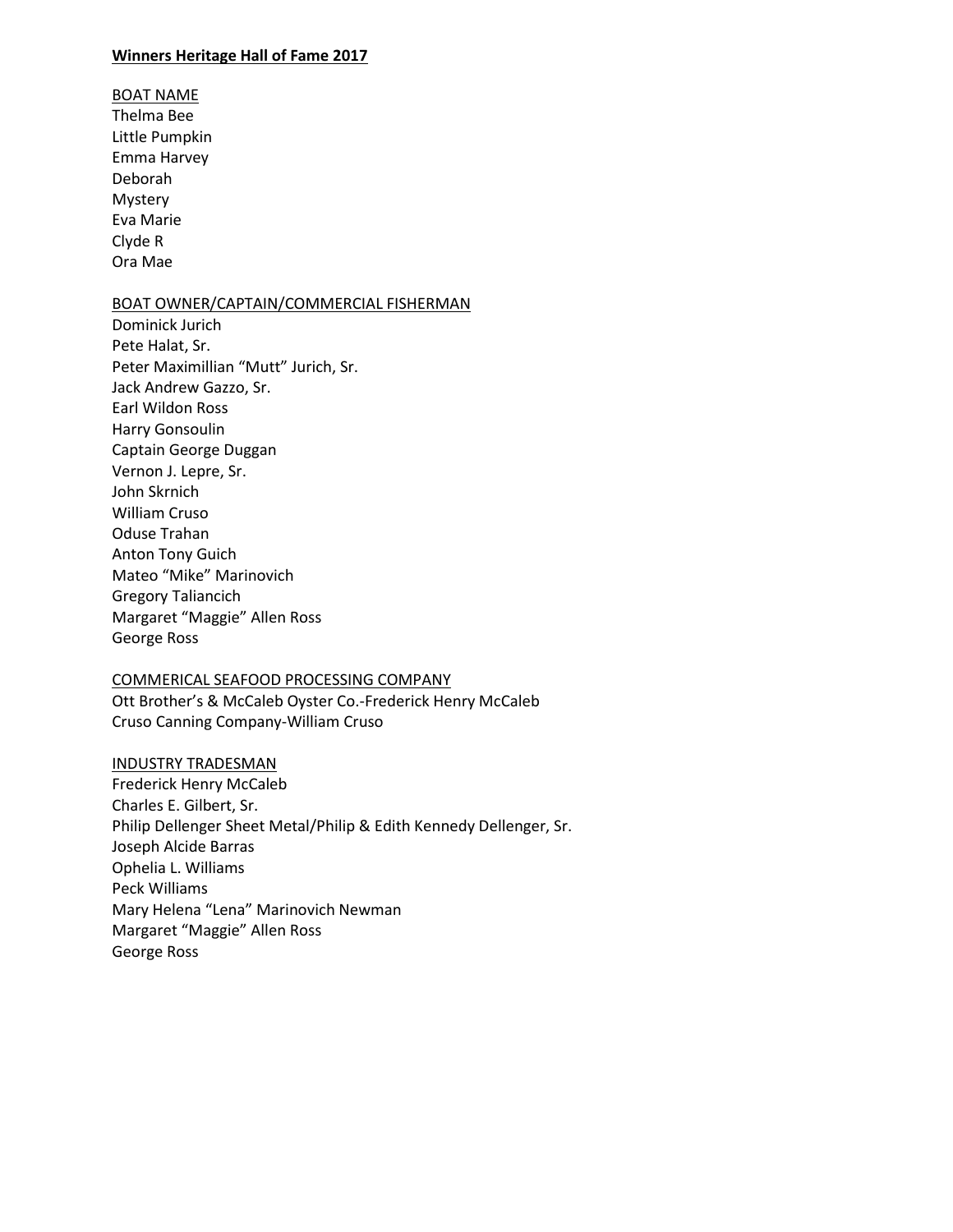## **Winners Heritage Hall of Fame 2016**

# BOAT NAME Michael S Peggy Rae Bernie Pat Miss Ocean Springs Reva Rose George Anthony M. Vicky G. Mary Ann President Roosevelt Joyce Marie

### BOAT OWNER/CAPTAIN/COMMERCIAL FISHERMAN

Fletcher Adam Songe Sr. Martin Anton Soljan Bernard Sensey, Sr. Elvin Oscar Ramsay Thomas James Shultz, Sr. Clarence A. Hamilton, Jr. Russell Wayne Galvan Nikola Hire Anthony "Breeze" Gruich Peter J. Pitalo Lessaint "Blue Broussard Steve Joseph Marinovich

## COMMERICAL SEAFOOD PROCESSING COMPANY

J&W Seafood (Johnny & Wendy Fayard) Biloxi Canning & Packing Company Rena Marie Leblanc Rosalis & Roy John Rosalis Gollott & Canaan Company/ Henry I Canaan Kimball's Seafood John E. "Johnny Boy' Kimbal Jr.

#### INDUSTRY TRADESMAN

Bernice Broussard Songe Nicholas Augustine Misko Armindo Oliviera "Herman" Soares Clarence A. Hamilton Velma Dujmov Misko George H. "Gig" Bellais Evelyn Barras Hollier Christopher Mark Ross Walter E. Ross III Margaret "Mishee" Misko Marinovich Gruich Lucy Comeaux Lemmler Steve "Gramps" Barhanovich Peter J. Pitalo Lessaint "Blue" Broussard Steve Joseph Marinovich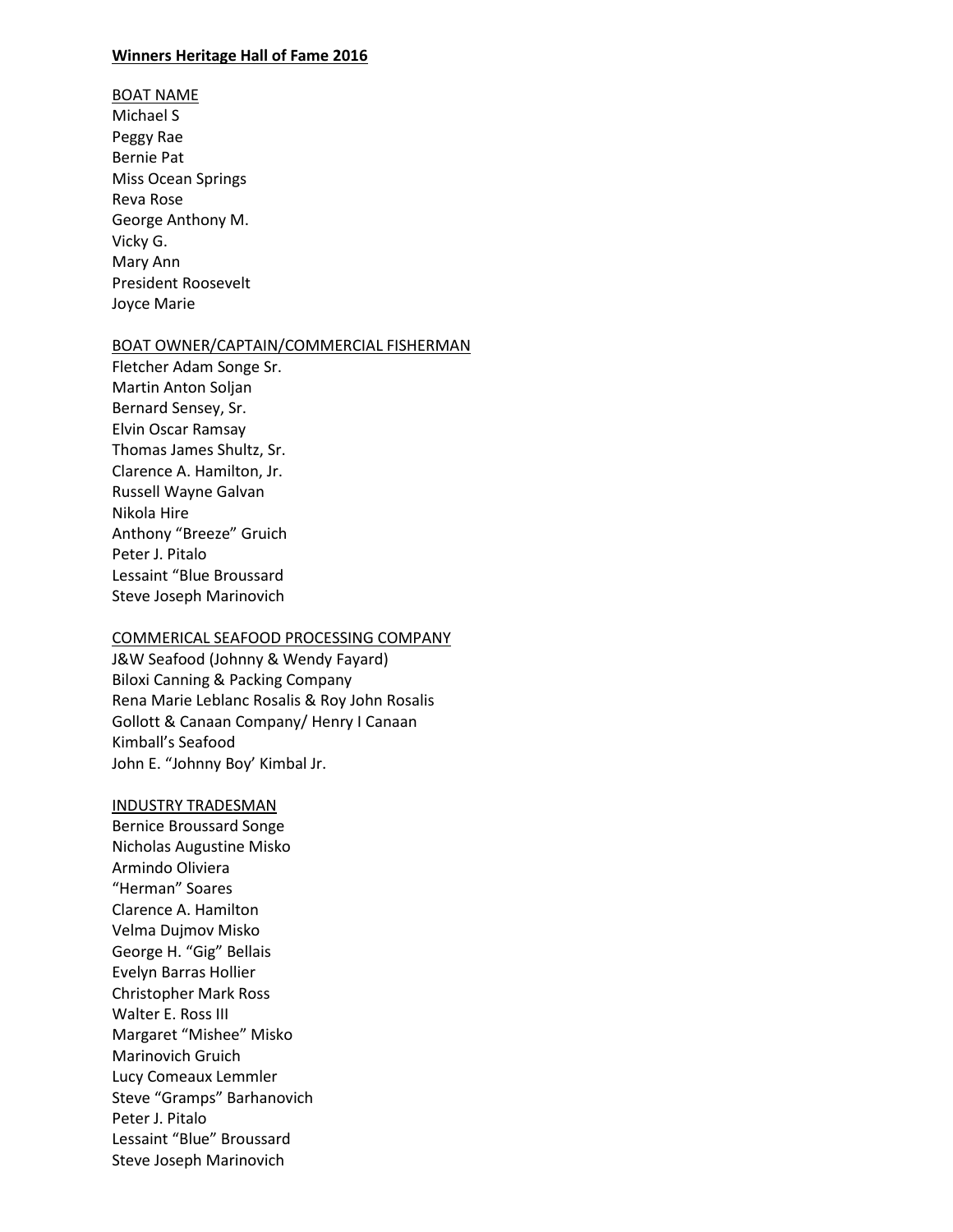## **Winners Heritage Hall of Fame 2015**

BOAT OWNER/CAPTAIN/COMMERCIAL FISHERMAN

Neville Joseph "TeJean" Broussard Leo Eleuterius, Sr. Leonidas Polk "Nealy Louis" Eleuterius Louis James Gorenflo George J. Higginbotham Nicolas Rosario "Corky" Hire Sagasta Pierre "Sang" Langlinais Joseph Mihojevich Albert J. Misko, Sr. Willard Andrew Newman Edwin R. Ott, Sr. & Alice Ott Alexsandro Pitalo Adolph "Doffie" Ross Amos Ross Joseph August "Smokey Joe" Smolcich

COMMERICAL SEAFOOD PROCESSING COMPANY J & L Seafood -John Henry Seymour, Sr. & Lydia Beaugez Seymour

R. Fournier & Sons - Raymond Fournier, Clementine Fountain Fournier and Anthony Doty Fournier

Lopez, Elmer & Company Gorenflo Canning Co. - William F. Gorenflo, Sr.

Biloxi Canning Company - Aughinbaugh Canning Co. Gulf Shrimp and Oyster Co. Armindo Oliveira "Herman" Soares

Wentzell Brothers Seafood - J. E. "Eddie" Wentzell & J. W. Wentzell

Anticich Canning & Packing Co. - Mary S. Anticich

Golden Gulf Coast Packing - Sherman V. Canaan

#### INDUSTRY TRADESMAN

J.D. "Jackie Jack" Covacevich Mark R. Ederer-R. F. Ederer Co., Inc. Robert Francis Ederer-Coastal Net & Twine Co./R. F. Ederer Co., Inc. Augustus "Gussie" Fountain, Sr. Martin Fountain, Jr. Randolph Fountain, Sr. Walter Celeste Fountain Jules J. Galle, Sr. William "Bill" Holland Lucien "Blanc" Hollier Joseph Rocco Misko, Sr. Tommy Munro-Munro Petroleum Adolph "Doffie" Ross Paul M. Skrmetti-Skrmetti Trawl & Net Co. Harry L. Wheeler, Sr.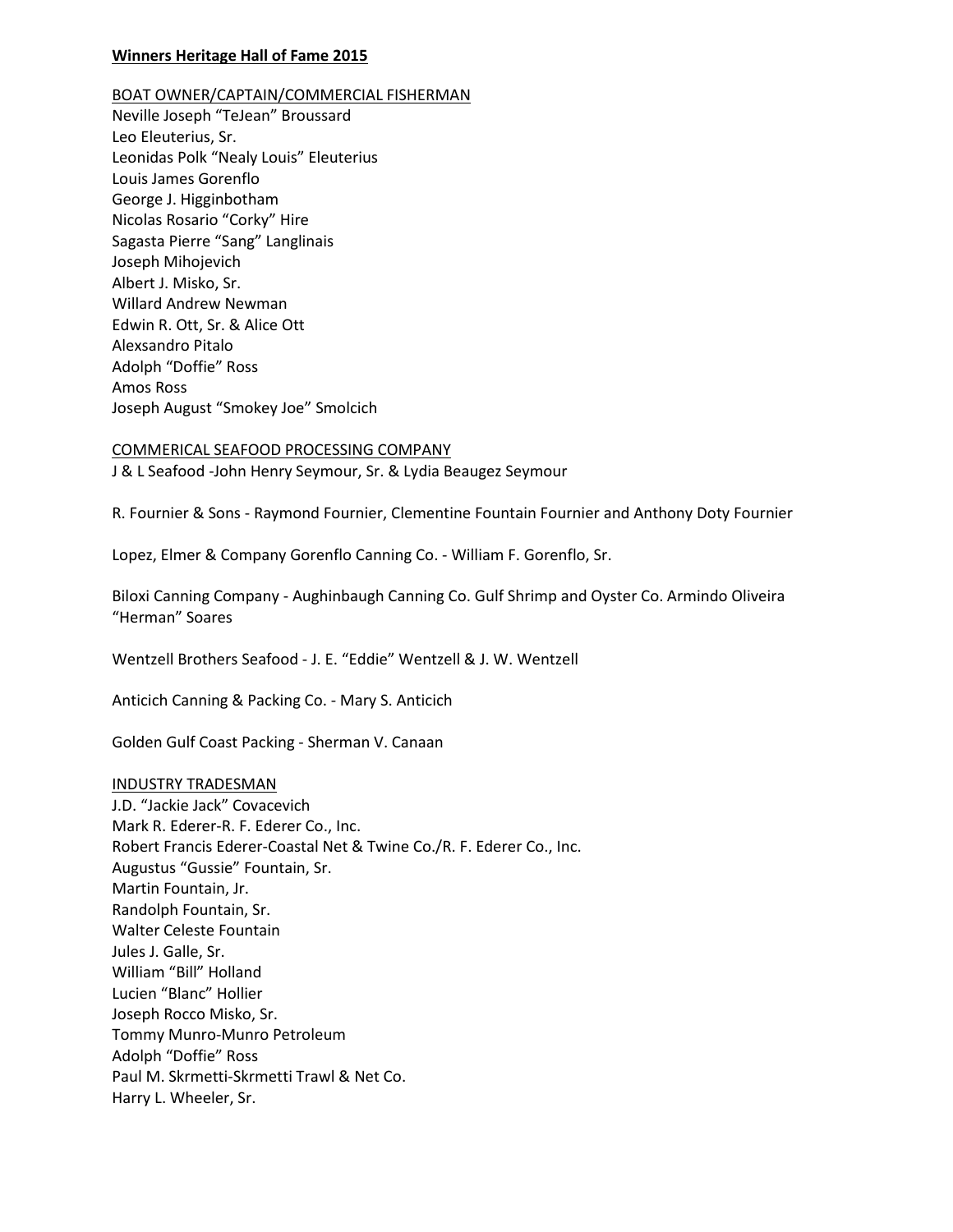# BOAT NAME Alma Mae Anita Christine Anna Eve Blue Plate Boo's Dream Cajun Catherine Pitalo Clara Fountain Huey P. Long John Sekul Mag Dof Miss Yugoslav North America Pacific The Victory

### **Winners Heritage Hall of Fame 2014**

## BOAT OWNER/CAPTAIN/COMMERCIAL FISHERMAN

Edward Eugene "Cotton" Kopszywa, Jr Walter E. "Capt Eley" Ross, Sr Walter E. Ross, Jr "Junie" Manley Cospelich Falton J. "Poochie" Prevost Ronald Baker Sr Robert Begnaud Donald Baker Roland J. "King Mullet" Creel Sr. Roland J. "Brother" Creel Jr. Alec & Alice Mccaleb Peter D. Misko, Jr Peter Buzolich "Capt Pete" Seageous Leleaux Sr. Richard Purchner Wilfred P Barry, Sr. James "Sid" King Capt Edwin Jacquet Leon V Richie, Sr. John Joseph Kersanac John Desilvey Peter Martin Skrmetta Richard C. Kopszywa Thomas James Schultz, Jr (Tommy) William "Billy" Thiroux Anthony "Tony" Mihojevich Thomas C. Plylar, Sr Sam Smolcich Stanley T. "Rook" Kopszywa John Mavar, Sr. Joesph H. Leckich Mike Sekul Carroll Peck Williams Charles E. "Sonny" Weems Fritz Santacruz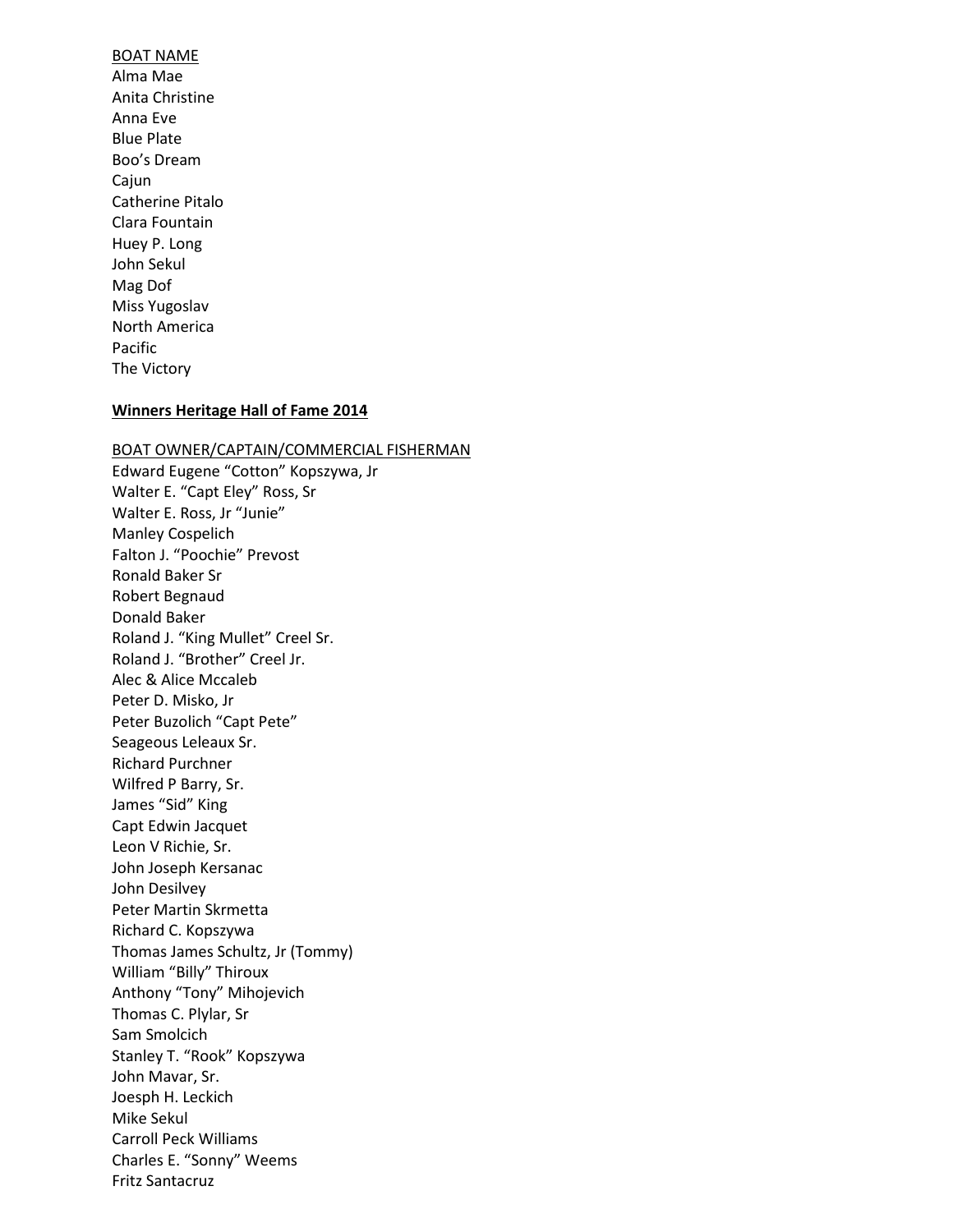# COMMERICAL SEAFOOD PROCESSING COMPANY

Union Fisheries Gulf Central Seafood/Mike Sekul Dejeans Packing Co. / Elmer Williams / Carroll Peck Willliams Flagship Seafood / Joe Leckich Leckich Sales/ Joe Leckich C.F. Gollott & Sons Seafood Inc /Carroll Frank "C.F." Gollott / Armond "Arnie" Gollott Sr Gollott Oil Dock & Ice House/ Golden Gulf Coast Pkg Co /Richard Gollott Sr Weems Bros. Seafood Co. /Charles Edward Weems, Sr Charles E. Weems, Jr "Sonny", Laddie Weems, Ronald Weems, Sr Biloxi Seafood Packing Company, Inc / Paul Halat Sr Leckich & Fayard Seafood Co / Joe Leckich, R.A. Fayard, Joe Leckich Jr, Wayne Leckich Kuljis Seafood & Oil Wharf / Peter Kuljis, Sr, Steve Kuljis, Sr Dubaz Brothers Seafood Co/ Luke Dubaz Sr, John Dubaz, George Dubaz Victory Packing Co/ Joe Leckich Sr, John Ewing, Bull Thornton R. A. Lesso Seafood Co/ R.A. Lesso, Sr, R.A. Lesso, Jr Mavar Shrimp & Oyster Co, Inc / John Mavar, Sr, Nick Mavar Sr, Sam Mavar Sr, Victor Mavar, Sr, John Mavar Jr Sea Coast Packing Co, Inc / Steve M Sekul, Pete C Sekul, Peter Pavlov Sr, Nicholas Cerenich Kuluz Bros Packing Co, Inc / Matthew Kuluz, Tony M. Kuluz, Vincent Kuluz, Nick Kuluz Anticich Canning Co / Grego Anticich, M.W. Anticich, Miyo Anticich Biloxi Canning Co Shemper Seafood Company/Israel "Buddy" Shemper Industry Tradesman Harold S. Catchot Sr / Mcelroy Catchot Winch Martin Fountain Sr/Foster Fountain Packing Co, Martin Fountain Sr Boatworks, Francis R. C. Creel / Creel & Son's Trawl Co Junius Roland Creel / Seven C's Marine James Paul "Jimmy" Ellis Henry F Fountain, Sr / Henry Fountain Boat Works Herb Glavan / Glavan Trawl Mfg. Co Mavar Boat Co. Inc / John Mavar, Sr Brady's Bait House

Sail Fish/Biloxi Shrimping Trip

Joseph Trochesset